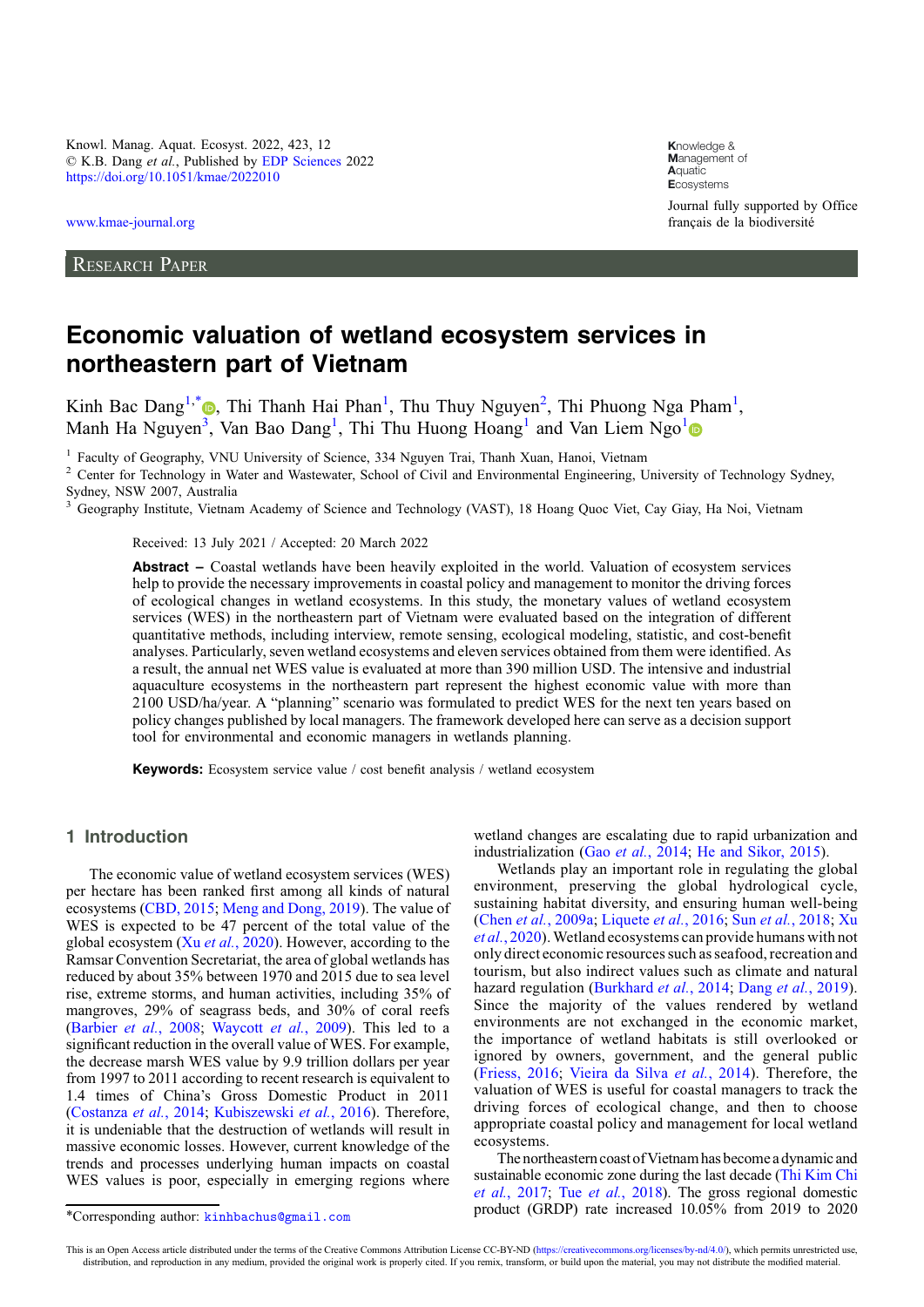although the national economy was strongly affected by the COVID-19 crisis according to Vietnamese General Statistics Office<sup>1</sup>. To do so, local managers have encouraged green economy to obtain sustainable benefits $<sup>1</sup>$  from coastal ecosystems.</sup> Particularly, local fishing production has increased from 86,000 tons to more than 130,000 tons since 2019 ([Thi Kim Chi](#page-13-0) et al., [2017\)](#page-13-0). More than 4,000 tons of rubbish collected on the sea since 2015 have made the local coastal environment cleaner ([Naganuma, 2014](#page-12-0)). The area of mangrove forests has strongly fluctuated from 17,000 ha to 23,000 ha during the period 2000–2020 (Thao et al.[, 2013](#page-13-0)), and famous landscapes in the world, such as Ha Long Bay or Bai Tu Long Bay, attracted 14 million tourists in the year 2019 [\(Mai and Smith, 2018;](#page-12-0) [Tseng](#page-13-0) et al.[, 2011,](#page-13-0) [2018](#page-13-0)). The rapid economic growth and land use/ cover changes require a clear valuation of the use and non-use values of wetland ecosystem services to avoid negative impacts on environment ([Tajima](#page-13-0) et al., 2019; Thai et al.[, 2017](#page-13-0)). The valuation of WES is an important step to balance the benefits obtained from wetland ecosystems and to propose suitable Wetlands of International Importance (RAMSAR) and world natural heritage sites.

The main aim of this study is to estimate the Ecosystem Service Value (ESV) of wetlands in the northeastern coast of Vietnam, particularly from the Mong Cai city (Quang Ninh province) to the Van Uc estuary (Hai Phong province). Instead of using an economic approach, only focusing on the interests from ecosystem stocks, the ecosystem service approach was proposed to analyze in deep the spatial and temporal relations between the multi-services provided by wetlands ([Moore and](#page-12-0) [Hunt, 2012](#page-12-0); [Zorrilla-Miras](#page-13-0) et al., 2014; [Baveye](#page-11-0) et al., 2016; [Merriman](#page-12-0) *et al.*, 2016). The ecosystem service approach to estimate WES values is a potentially interesting option for environment valuation.

The primary goal of this study is to explore three research questions:

- Is it feasible to estimate the value that wetland ecosystems provide to human in the northeastern part of Vietnam?
- What is the worth (value) of wetland ecosystems in the northeastern part of Vietnam?
- How the economic values of wetland ecosystem services in the northeastern part of Vietnam have changed over the past 20 years and how they may change in the future?

# 2 Material and methods

Various methods were used in this study including interview, remote sensing, statistic and cost benefit analysis for valuating WES. In addition to the use of the Integrated Valuation of Ecosystem Services and Tradeoffs (InVEST) model as a powerful tool for ecological analysis ([Redhead](#page-12-0) et al.[, 2016](#page-12-0)), a machine-learning model for land-cover classification was developed to assess change of wetland area in the research area *(i.e.* the ResU-Net; Dang *et al.*, 2020).

## 2.1 Case study

The spatial scope of the study area includes the coastal wetlands of Hai Phong and Quang Ninh [\(Fig. 1\)](#page-2-0). Based on the boundary defined by administrative management unit ([Naganuma, 2014](#page-12-0)), we separated the research area into seven wetland regions from north to south: Mong Cai-Dam Ha region, Tien Yen estuary, Van Don district, Cua Luc bay, Cam Pha district, Quang Yen district, and Van Uc estuary [\(Dang](#page-11-0) et al., [2020;](#page-11-0) Thao et al.[, 2013\)](#page-13-0).

The wetland strip in the northeastern Vietnam is an ecosystem with a high diversity of landscapes and flora and fauna, with e.g. 400 species of fishes, 160 species of coral, and 140 species of sea algae ([Thi Kim Chi](#page-13-0) et al., 2017). Quang Ninh province has more than 40,000 ha of tidal flats, 20,000 ha of bays and more than 100,000 ha of shallow coastal lagoons in Ha Long Bay and Bai Tu Long Bay ([Lan, 2009;](#page-12-0) [Thuy](#page-13-0) et al., [2019](#page-13-0)). The area enjoys a very favorable environment for developing shrimp, fish and seafood farming for export. The application of advanced technologies in aquaculture, marine and coastal aquaculture has turned fisheries into a strong economic sector.

According to photo-interpretation provided by the Vietnam Academy of Science and Technology, the entire studied area covers nearly 378,000 hectares, agricultural land area representing  $54,000$  ha  $(14.3%)$  ([Fig. 1\)](#page-2-0). The area of wet rice cultivation covers more than 33,000 ha, making up 61.4% of the agricultural land. Wet rice land is mainly concentrated in the districts of Quang Yen, Mong Cai, Tien Yen, Uong Bi and Ha Long city (Tong et al.[, 2020](#page-13-0)). Mangroves are mainly concentrated in the Quang Ninh province with 14,400 ha covered, the Hai Phong province owning only 3500 ha near the mouth of the Van Uc River and Cat Ba Island (Bui et al.[, 2014\)](#page-11-0).

According to provinces statistics ([Naganuma, 2014\)](#page-12-0), the area of abandoned shrimp ponds in the studied region is about 15,000 ha, of which, 9,100 ha belong to Quang Ninh and 5900 ha belong to Hai Phong. Meanwhile, the lagoon area being used for aquaculture/seafood is nearly 21,000 hectares, accounting for 38.6% of the agricultural land. The services provided by wetlands are also reflected in the potential for aquaculture, with 13,000 ha of ponds, lakes, and low-lying fields that can be developed for intensive farming. Areas with great potential for aquaculture are Quang Yen town (7500 ha), Mong Cai-Dam Ha coastal strip (5500 ha), Van Don district (3300 ha), Van Ucestuary (2000 ha), and Tien Yen district (1400 ha) (Dang et al.[, 2020\)](#page-11-0).

The sea dyke system in the northeastern coast of Vietnam has a length of 22.85 km, with 9.7 km (42.35%) of sea dyke with mangrove protected forests and 13.15 km of sea dyke (57, 55%) without mangroves protection ([Le, 2015](#page-12-0)). The planting of mangrove forests to protect the sea dykes in the study area is currently being implemented by many national and international organizations. Mangrove systems not only minimize marine disasters but also play an important role in accumulating soil carbon and creating annual coastal livelihoods.

#### 2.2 Identification of wetland ecosystems

As mentioned in the Government's Decree No. 66/2019/ ND-CP in 2019, Decision No. 1093/QD-TCMT of the Vietnam Environment Administration, and the Ramsar Convention, wetlands are defined as "peatlands, permanent or temporary inundated areas, including coastal areas and islands, with a <sup>1</sup> https://www.gso.gov.vn<br>depth of no more than 6 meters at the lowest tide" [\(Ramsar](#page-12-0)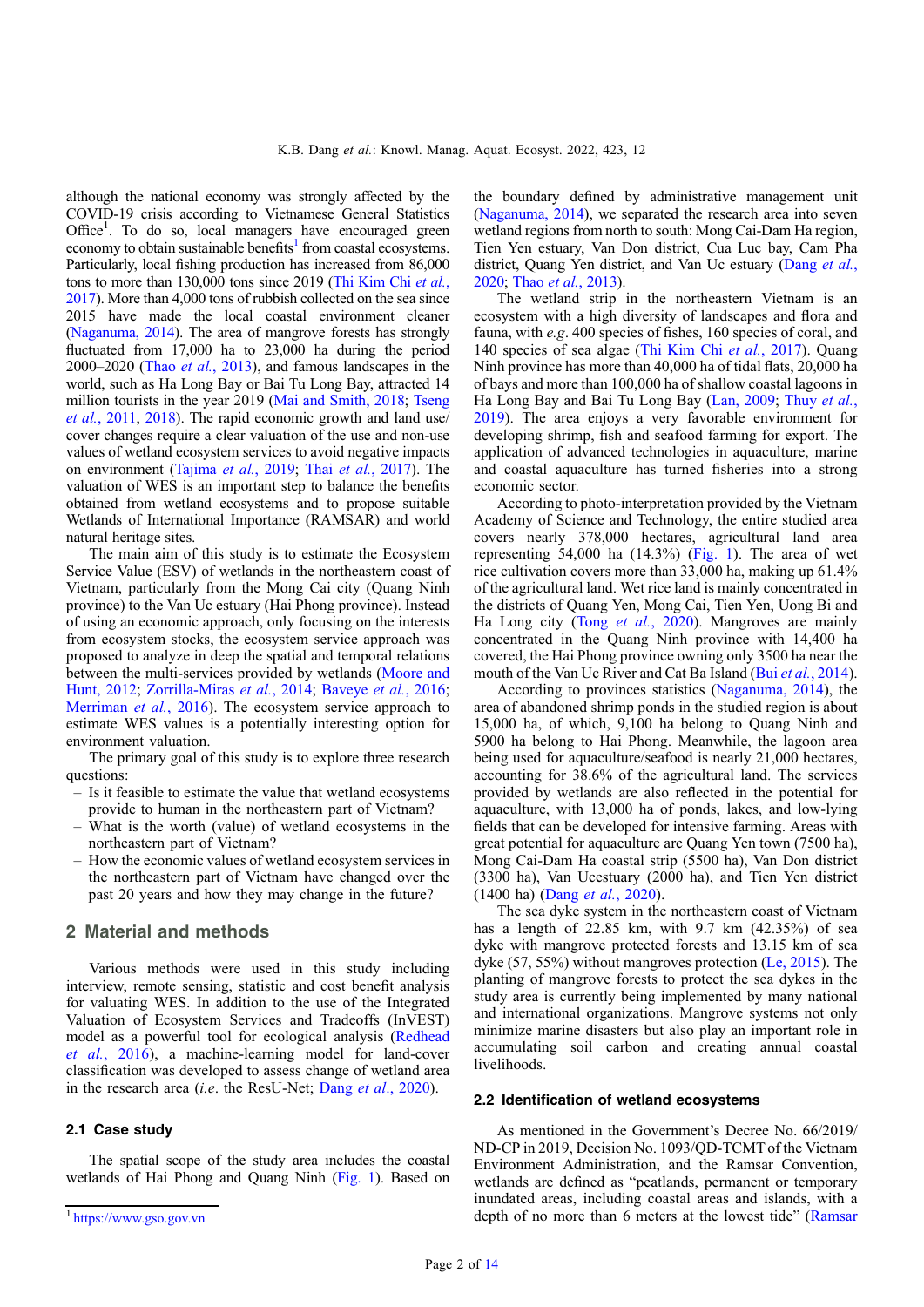<span id="page-2-0"></span>

Fig. 1. Wetland ecosystems in the northeastern part of Vietnam (adapted from (Dang et al[., 2020\)](#page-11-0)).

[Convention Secretariat, 2016\)](#page-12-0). According to the above definition, wetlands are defined as the ecological transition zone between the terrestrial environment and the submerged environment where the typical flora and fauna can develop ([Maynard](#page-12-0) et al., 2015; [RAMSAR, 2010\)](#page-12-0).

Based on the MONRE classification system and the RAMSAR convention [\(Tab. 1\)](#page-3-0), the coastal wetland ecosystems are classified into 19 types, including 12 types of natural wetlands and seven types of human activities. Irrigated land and seasonally inundated agricultural land were grouped into one category ([Hoang and Le, 2006](#page-12-0)). In this study, we only focused on 10/19 types of natural wetlands as the remaining nine types are mainly found in the southern regions and island systems. In addition, objects with narrow width, difficult to identify on remote sensing images, such as canals, drainage canals, small ditches were also discarded.

The daily tidal water level in the study area ranges from three to four meters, and the shoreline in the topographic map of Vietnam is determined at the mean tidal range. Therefore, the contour line of the highest boundary wetland areas will be two meters long. In topographic maps, the lowest value of the inland contour before reaching the coastline is 2.5 m. The distance from these contour lines to the coastline is less than 10 m. Therefore, we chose the isometric line 2.5 m deep as the deepest boundary of the wetlands. In addition, the offshore boundary is limited to

"6" meters below sea level according to the wetland classification system of RAMSAR and MONRE.

We developed a deep learning tool named the ResU-Net model for wetland classification in the research area. The model was built based on the integration of two deep learning networks called Restnet and U-Net (Dang [et al.,](#page-11-0) 2020). The ResU-Net model uses Sentinel-2, ALOS-DEM and NOAA-DEM remote sensing images as input data to identify the location of nine coastal wetland ecosystems in 19 types of the RAMSAR and MONRE classification systems. After training and testing processes, the accuracy of the outcomes reaches more than 90% (Dang [et al.,](#page-11-0) 2020), especially for forested intertidal wetlands, aquaculture ponds and farms. Once optimized, the ResU-Net model was also used to accurately map coastal wetlands in the Northeast of Vietnam. Results are presented in Figure 1.

## 2.3 Monetary valuation of wetland ecosystem services

In addition to the use of the ResU-Net model for wetland ecosystems classification, different methods were applied to monetarize WES, including: interview, remote sensing, ecological modeling (InVEST), and cost benefit analyses. According to [Champ](#page-11-0) et al. (2003), Turpie et al. [\(2010\)](#page-13-0) and Vo et al. [\(2012\)](#page-13-0),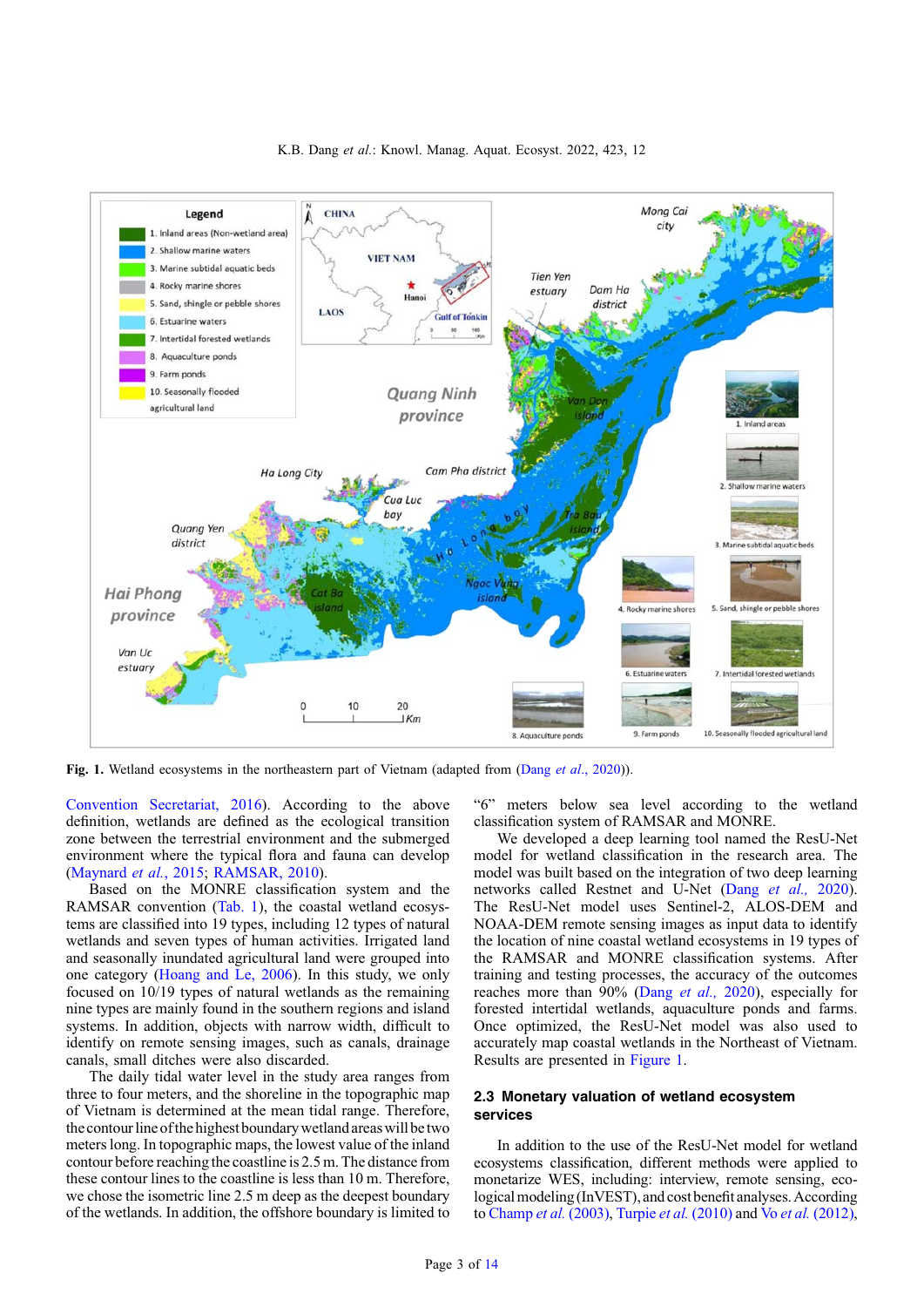<span id="page-3-0"></span>

| Table 1. Wetlands classification system for the Northeastern part of Vietnam, based on RAMSAR, MONRE, modified from (Dang et al., 2020; |  |  |
|-----------------------------------------------------------------------------------------------------------------------------------------|--|--|
| Guo <i>et al.</i> , 2017; Hoang and Le, 2006).                                                                                          |  |  |

| No. | Eco.             | Coastal Wetland types                             | Classification systems       |       |               |
|-----|------------------|---------------------------------------------------|------------------------------|-------|---------------|
|     |                  |                                                   | Northeastern part in Vietnam | MONRE | <b>RAMSAR</b> |
|     | Natural Wetland  | Permanent shallow marine waters                   | $\mathbf{x}$                 | X     | X             |
| 2   |                  | Marine subtidal aquatic beds                      | X                            | X     | X             |
| 3   |                  | Coral reefs                                       |                              | X     | X             |
| 4   |                  | Rocky marine shores                               | $\mathbf{x}$                 | X     | X             |
| 5   |                  | Sand, shingle or pebble shores                    | $\mathbf{x}$                 | X     | X             |
| 6   |                  | Estuarine waters                                  | $\mathbf{x}$                 | X     | X             |
| 7   |                  | Intertidal mud, sand or salt flats                |                              | X     | X             |
| 8   |                  | Intertidal marshes                                |                              | X     | X             |
| 9   |                  | Intertidal forested wetlands                      | X                            | X     | X             |
| 10  |                  | Coastal brackish/saline lagoons                   |                              | X     | X             |
| 11  |                  | Coastal freshwater lagoons                        |                              | X     | X             |
| 12  |                  | Karst and other subterranean hydrological systems |                              |       | X             |
| 13  | Man-made wetland | Aquaculture ponds                                 | $\mathbf{x}$                 | X     | X             |
| 14  |                  | Farm ponds                                        | X                            | X     | X             |
| 15  |                  | Irrigated land                                    | $\mathbf{x}$                 | X     | X             |
| 16  |                  | Seasonally flooded agricultural land              |                              | X     |               |
| 17  |                  | Salt exploitation sites                           |                              | X     | X             |
| 18  |                  | Canals and drainage channels, ditches             |                              | X     | X             |
| 19  |                  | Karst and other subterranean hydrological systems |                              |       | $\mathbf x$   |

the WES valuation was processed in three steps which include identifying economic value types (Step 1), valuating each WES (Step 2) and valuating total WES (Step 3) in the research area.

2.3.1 Identification of economic value types of ecosystem services

The process of identifying the different types of economic values obtained from the ecosystems (e.g. [Almeida](#page-11-0) et al., [2018](#page-11-0); [Haines-Young, 2011](#page-12-0); [Pennington](#page-12-0) et al., 2017; [Zhou](#page-13-0) et al.[, 2020](#page-13-0)) is developed in [Figure 2.](#page-4-0) We also took into account consultation of experts, local officials and people. These consulted persons included 23 ecologists and scientists in geography and environmental economics, and 16 local officials directly interviewed from the Agriculture, Urban Planning and Cadastral Departments of the District People's Committees. The scientists and local officials played an important role in assessing and validating all questions, criteria and procedures established before initiating the interview process. The interview process was done in a face-to-face form with 15 main questions related to different kinds of local livelihoods in wetland ecosystems [\(Tab. 2](#page-4-0)). Each question includes a few sub-questions related to income and expense of local people from direct and indirect benefits obtained from the wetland ecosystems. Lastly, four important groups of economic values were classified in the study area ([Fig. 2\)](#page-4-0). These groups correspond to direct and indirect use values, option values and non-use values. Indirect use value and existence values were directly collected from regulators; while most of the direct, option and bequest values were collected from local people.

The surveys and interviews in this study were conducted after the second outbreak of Covid-19 in Vietnam, so the research team encountered some difficulties related to people's reluctance to interact with strangers. In addition, the people in some places such as Tien Yen and Dam Ha are not well educated, so that many of them did not fully understand the content of the questions. In order to minimize falsity in collecting information, the interviewers were accompanied by local officials during the interviews for help in explaining the questions asked to people.

The interview process was conducted in seven regions of the northeastern part of Vietnam. 672 households with wetland and tourism-based livelihoods were interviewed directly. In addition to the detailed information on economic values mentioned above, the households were also asked to confirm or supplement other benefits obtained from the local wetland ecosystems. To cover all local likelihood features in the wetland, the interview process received helps from local officials to select typical households. Accordingly, all interviewees provided all information about their income and expense from their production. This information was preprocessed and used to calculate all WES values. The values of each WES were chosen based on median values of interviewed data after transforming all data to normal distribution.

#### 2.3.2 Direct Use Values (DUV)

In this study, the use value is the value that individuals receive from natural resources of wetland ecosystems, directly or indirectly. Use values included: direct, indirect and option values (Chen et al.[, 2009a](#page-11-0); [Sannigrahi](#page-12-0) et al., 2019). Accordingly, the direct use values from wetland ecosystems were obtained from six main sources including (1) wild fishing captures, (2) aquaculture production, (3) aquatic bird production, (4) wet rice production, (5) beekeeping (or apiculture), and (6) tourism and recreation. Different equations to evaluate six WES types are presented in detail below based on guidelines from [Defra \(2007\),](#page-11-0) [Newton](#page-12-0) et al. (2012), and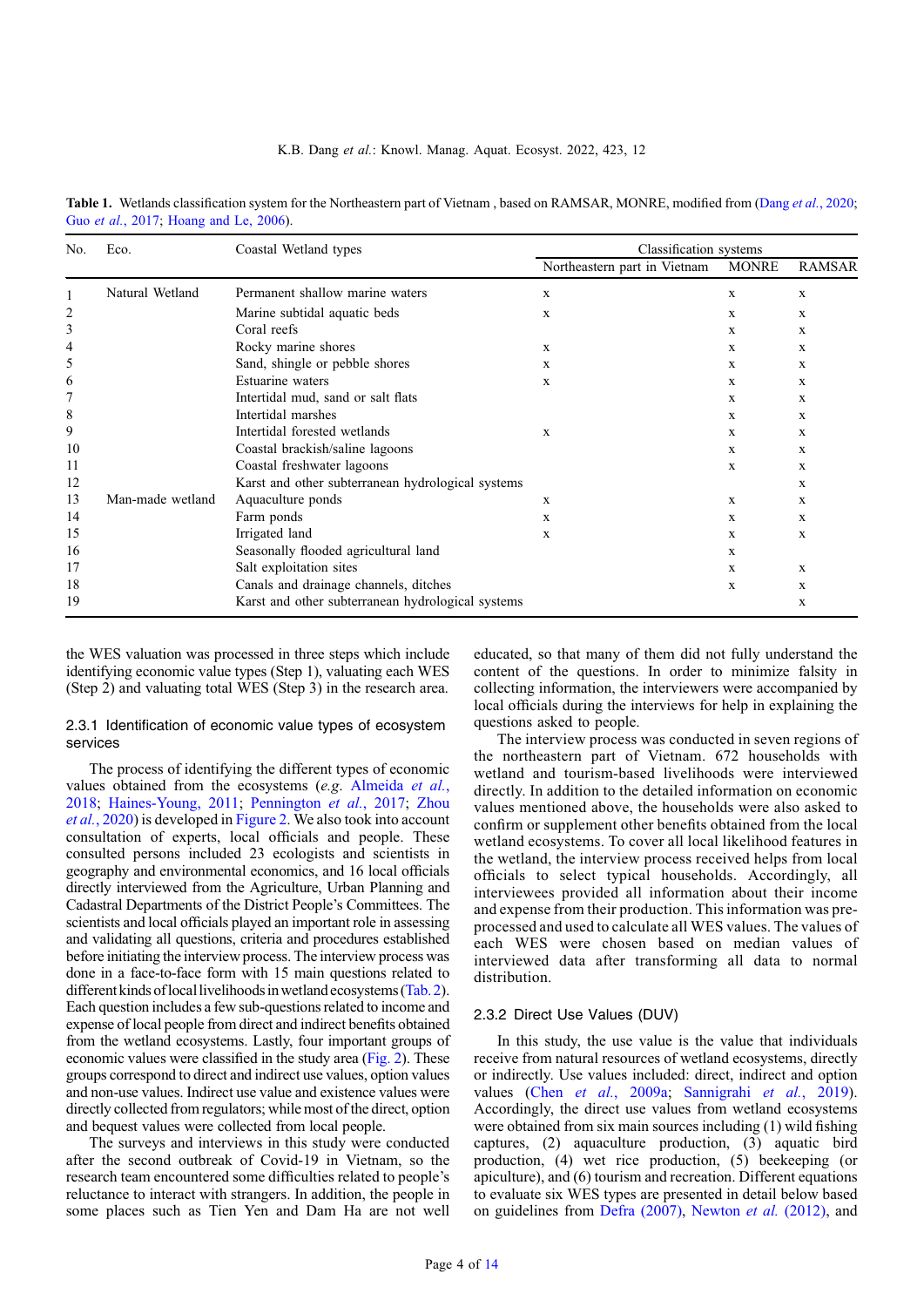<span id="page-4-0"></span>

|  |  |  |  |  |  | Table 2. The list of 15 main questions related to different kinds of local livelihoods in wetland ecosystems. |
|--|--|--|--|--|--|---------------------------------------------------------------------------------------------------------------|
|  |  |  |  |  |  |                                                                                                               |

| No.          | <b>Ouestion</b>                                                                                                                                |
|--------------|------------------------------------------------------------------------------------------------------------------------------------------------|
| $\mathbf{1}$ | What manufacturing sector are you currently working in?                                                                                        |
| 2            | Where is your working area?                                                                                                                    |
| 3            | What are the economic values you get from fishing?                                                                                             |
| 4            | What are the costs you have to pay for fishing activity?                                                                                       |
| 5            | What are the economic values you get from aquaculture?                                                                                         |
| 6            | What are the costs and benefits from selling your aquaculture breeds?                                                                          |
| 7            | What are the costs and benefits from selling your aquatic birds?                                                                               |
| 8            | What are the costs and benefits from selling your aquatic bird breeds?                                                                         |
| 9.           | What are the costs and benefits from your rice farming activities?                                                                             |
| 10           | Can you list the costs of planting mangroves in the locality?                                                                                  |
| 11           | What is the frequency and volume of firewood extraction in the mangrove area?                                                                  |
| 12           | What are the costs and benefits of beekeeping around your mangrove area?                                                                       |
| 13           | What is the frequency and volume of collection of medicinal herbs in wetlands?                                                                 |
| 14           | How much money would you like to contribute to conserve, restore and develop the resources of the current wetland landscape?                   |
| 15           | How much money would you like to contribute to conserve, restore and develop the resources of the wetland landscape for future<br>generations? |



Fig. 2. Groups of economic values for wetland ecosystems in the northeastern coastal area of Vietnam.

[Pascual](#page-12-0) et al. (2010). The process of data collection and calculation of economic values from these types of services are discussed in this section.

#### 2.3.2.1 DUV<sub>1</sub> – wild fishing value

Fishing is mainly done in estuarine, intertidal and mangrove areas. The aquatic species there include: (1) Molluscs such as scallops, cockles, snails, mussels and cephalopods; (2) Crustaceans such as shrimps and crabs; (3) fishes such as gobies; and (4) other types of seafood such as earthworms (Yee et al.[, 2014\)](#page-13-0). To calculate the ability of wetland ecosystems to provide natural seafood resources throughout the area, the following formula was applied:

$$
DUV_1 = \sum_{i=1} \Big( H.n_i.([q_i.m_i + p_i.k_i] - C_i) \Big) \qquad (1)
$$

where  $i$  is the ordinal number of the caught species;  $H$  is the total number of fishermen;  $n_i$  is the percentage of the exploiters of the species i  $(\frac{9}{6})$ ;  $q_i$  is the catch volume of species i per person in the season (kg/person/year);  $p_i$  is the catch volume of species *i* per off-season person (kg/person/year);  $m_i$  is the cost of 1 kg of species in the season (million VND);  $k_i$  is the cost of 1 kg of species in the off-season (million VND);  $C_i$  is the cost of fishing gear in 1 year (million VND).

## 2.3.2.2  $DUV<sub>2</sub>$  – aquaculture value

Regarding aquaculture, local people focus on farming in ponds, tidal flats, estuaries and mangroves. Currently, there are two popular farming methods: extensive farming and industrial farming, in which shrimps, sea crabs, fishes and mollusks are commonly farmed ([Bayne, 2017;](#page-11-0) [Froehlich](#page-11-0) et al., [2017](#page-11-0); [van Oudenhoven](#page-12-0) et al., 2015). To calculate the ability of wetland ecosystems to provide marine resources through farming, the following formula was applied:

$$
DUV_2 = \sum_{i=1} \bigg( S.n_i \cdot [NS_i \cdot p_i - C_i] \bigg) \tag{2}
$$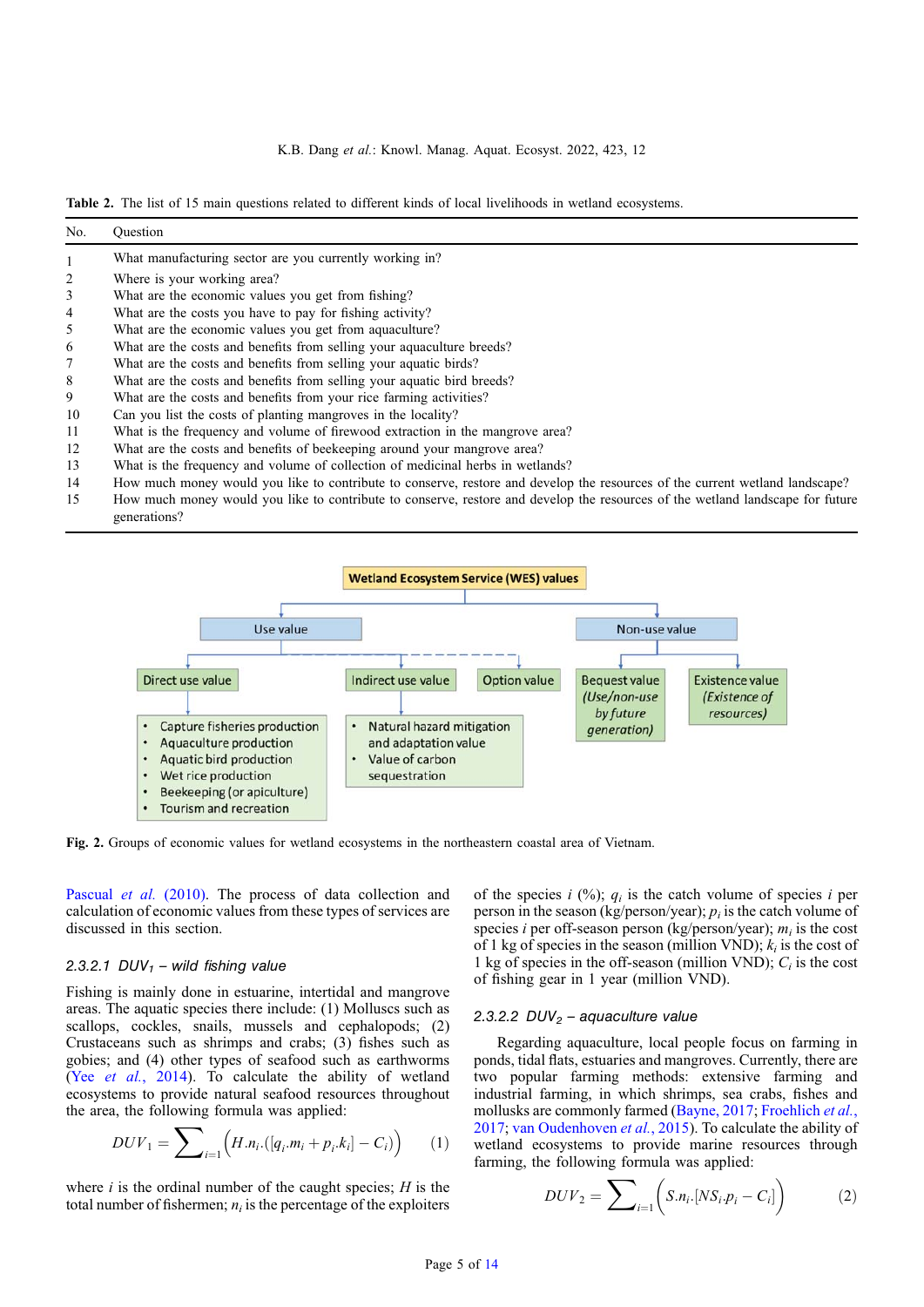<span id="page-5-0"></span>

Fig. 3. Tourism and recreation values from wetland ecosystems in the northeastern part of Vietnam.

where  $i$  is the ordinal number of farmed species;  $S$  is the aquaculture area (ha);  $n_i$  is the percentage area used for species  $i$  (%); NS<sub>i</sub> is the yield of species i in 1 ha/year (kg/ha);  $P_i$  is the market price of 1 kg of species i (million VND);  $C_i$  is the aquaculture investment cost of species  $i$  in 1 year (million VND).

## 2.3.2.3 DUV<sub>3</sub> – aquatic poultry value

People in the northeastern coast of Vietnam take advantage of mollusks, plankton, shrimps, juveniles of fishes living in mangrove ecosystems, tidal flats and estuaries for waterfowl farming. The estimation of the economic value was calculated by the following formula:

$$
DUV_3 = \sum_{i=1}^{J} (T.n_i \cdot [W_i \cdot p_i - C_i])
$$
 (3)

where  $i$  is the ordinal number of farmed aquatic birds;  $T$  is the total number of aquatic birds in the whole area;  $n_i$  is percentage of *i* aquatic bird type  $(\%)$ ;  $W_i$  is the meat weight of *i* aquaticbird type (kg);  $P_i$  is the market price of 1 kg of i aquatic-bird meat (million VND);  $C_i$  is investment cost of i aquatic bird farming in one year (million VND).

## 2.3.2.4 DUV<sub>4</sub> – value of agricultural cultivation in wetlands

The northeast coastal region enjoys great values from wet rice cultivation [\(Naganuma, 2014](#page-12-0)). The following formula was used to calculate the value of agricultural production in wetlands:

$$
DUV_4 = S.(NS.P - C) \tag{4}
$$

where S is the total area of wet rice cultivation in 1 year (ha);  $NS$  is the yield of rice obtained per 1 ha in 1 year (quintal);  $P$  is the market price of 1 quintal of rice (million VND);  $C$  is the investment cost of rice cultivation of 1 ha per year (million VND).

#### 2.3.2.5  $DUV_5$  – beekeeping value

The expansion and protection of the mangrove system not only helps in regulating the air quality and storing carbon, but also helps people taking advantage of the flowering season to develop beekeeping and collecting honey (Davis *et al.*[, 2017;](#page-11-0) [Hardman](#page-12-0) et al., 2016). When mangrove apples and largeleafed orange mangrove bloom in the summer, bees can enjoy a favorable condition to grow. On average, each year, a flock of bees can bring households 15–20 liters of natural honey. With an average price of 4.5 USD/liter, the income from selling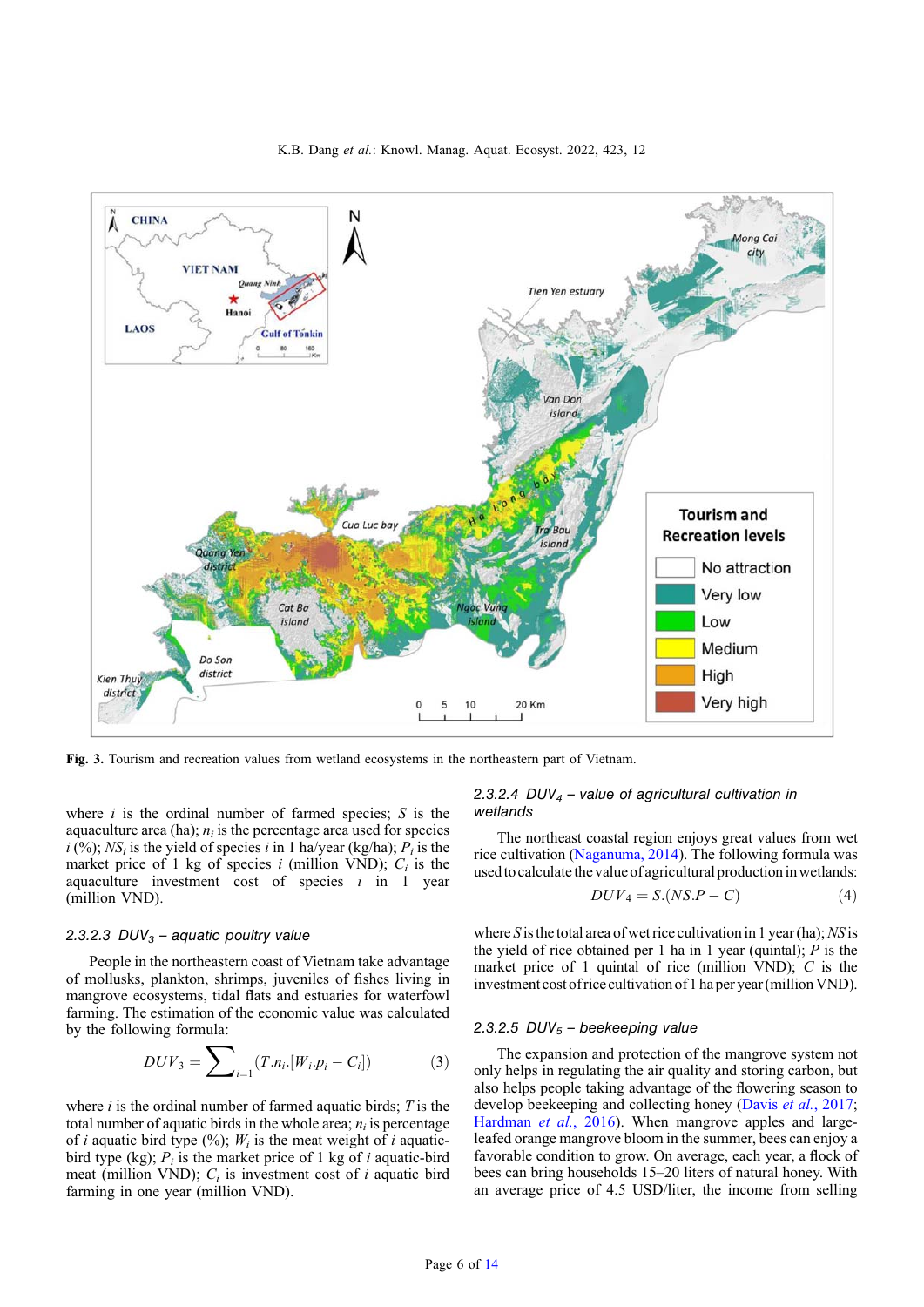honey is about 4500–7000 USD/year. In addition, households receive income from selling bees for about 45 USD/flock. Taking the advantage of the available coastal mangroves, beekeepers do not have to incur the expense of planting flowering trees to feed the bees. The value of beekeeping in mangrove forest is calculated by the following formula:

$$
DUV_5 = T.(SL.P - C) \tag{5}
$$

where  $T$  is the total number of swarms of bees in the whole area in a year; SL is the honey production of a swarm of bees per year (liter);  $P$  is the market price of 1 liter of honey (million VND); C is the investment cost of beekeeping for a flock per year (million VND).

## 2.3.2.6 DUV $_6$  – tourism and recreation values

In cultural ecosystem services, tourism and recreation values have become the largest sector in the world ([Kubalíková, 2020](#page-12-0); [Nahuelhual](#page-12-0) et al., 2013). For example, tourism and recreation have provided more than 280 million jobs and produced nearly 10% of the global gross domestic product in 2015 ([Pröbstl-Haider, 2015\)](#page-12-0).

In the study area, the calculation of cultural services and natural entertainment values was based on visiting fees and the revenue of the local ecotourism industry. Potential costs of tourists, citizens and other stakeholders in this sector include: ticket fee for tourist attractions, environmental protection fee, fee for marine waste collection, and other service fees. Total tourism value was collected from the economic departments of coastal communes and districts in 2019; the aim was to avoid irrelevant information from the COVID-19 crisis in 2020 during the assessment process.

The InVEST tool is an application to quantify the value of ecosystem services including sub-models [\(Posner](#page-12-0) et al., 2016). In order to quantify the tourism and recreation values in particular sub-regions, the authors integrated the "recreation and tourism" and "Scenic quality" models in the InVEST tool (Ma et al.[, 2016](#page-12-0); [Posner](#page-12-0) et al., 2016). The "Recreation and tourism" model provides the level of entertainment and tourism of indigenous peoples and tourists, based on how often photos taken in the research area are uploaded from the internet and on their accessibility to tourist destinations. It is assumed that higher numbers of uploaded photos can traduce attention of visitors. Besides, the "scenic quality" model provides the locations where visitors can observe the landscape. The output of the "recreation and tourism" model is based on the "scenic quality" model. The selected maximum radius from the place where the photos were taken is 8km. The final output from these two models is the attractiveness of wetland ecosystems to visitors as shown in [Figure 3](#page-5-0).

Tourism and recreation value of each ecosystem (T) are calculated as follows:

$$
T = \frac{DUV_6}{\sum_{i=1}^{n} (L_i A_i)}.
$$
 (6)

In which,  $DUV_6$  is the total tourism and recreation value collected from the interview and statistics,  $L_i$  and  $A_i$  are the wetland ecosystems attractiveness values ([Fig. 3](#page-5-0)) and their respective surface area.

#### 2.3.3 Indirect use value

## 2.3.3.1 IUV1 – disaster protection value

Coastal protection systems such as dykes and embankments are often constructed to separate agricultural and rural settlements from mangrove and shallow water ecosystems ([Cooper](#page-11-0) et al., 2016). In the study area, the sea dykes are entirely within the mangrove area. The coastal protection value also comes from the mangrove ecosystems located outside the dykes. Sea dykes protect inland ecosystems from storm surges and rising water. All resources inside the dyke are protected, and people's lives are guaranteed ([Naganuma, 2014\)](#page-12-0).

The construction cost of the coastal protection works was obtained locally from investment capital sources: district, provincial and central budgets. The project's objectives were to invest and develop sustainable coastal protective mangroves, improve forest coverage, use mangrove land effectively, create protective mangrove forests along the sea dyke's corridor to ensure national security, protect the ecological environment, and create jobs and improve living standards for local people living in coastal areas of Quang Ninh and Hai Phong provinces. These investment-related databases were collected from the People's Committees of districts and provinces. From 2015 to 2019, the whole region had 22 projects to build antierosion embankments, river dikes, and to repair irrigation reservoirs for disaster prevention. The total investment value was around 87 million USD. In addition, other 13 projects with an investment value of 54 millions USD were done effectively for environmental protection and mangrove ecosystem restoration [\(Trung Thanh](#page-13-0) et al., 2021). All of these projects are documented in writing as well as officially announced in decisions at national and province levels. Accordingly, the total disaster protection value in the research area during five years is 141 million USD. However, all embankments, dams, dykes, culverts, canals, ditches, ports are considered as level 2 constructions (according to Circular 162/2014/TT-BTC [\(MOF,](#page-12-0) [2014](#page-12-0)) of the Ministry of Finance dated November 6, 2014). They have a service life of 20 years with a wear rate of 5% in 1 year. Therefore, the total cost for coastal protection was divided by 20 to calculate this value for 1 year.

#### 2.3.3.2  $IUV<sub>2</sub>$  – carbon sequestration value

Carbon storage and sequestration have been considered as an indicator of global climate regulating services in various studies ([Ghaley and Porter, 2014](#page-12-0); [van Oudenhoven](#page-12-0) et al., 2015). The carbon sequestration is an important ecological function of wetland forests. The Kyoto Protocol limits the amount of carbon emissions, creating a carbon market through the Clean Development Mechanism [\(Corbera and Brown, 2008](#page-11-0)). Various studies have been made to value wetland ecosystems contribution to carbon sequestration. Therefore, we collected the carbon sequestration values in wetland ecosystems from former studies. Particularly, [Murray and Pendleton \(2011\)](#page-12-0) published a useful review about the carbon sequestration of different wetland ecosystems in different countries.

According to the Forest Carbon Partnership Facility (FCPF), the payment for carbon sequestration of the forest ecosystems is 11 USD/ton  $CO<sub>2</sub>$  [\(Angelsen](#page-11-0) et al., 2013; [Hilton,](#page-12-0) [2018](#page-12-0)). Based on the willingness to pay of related factories for the carbon sequestration, the cost that these factories have to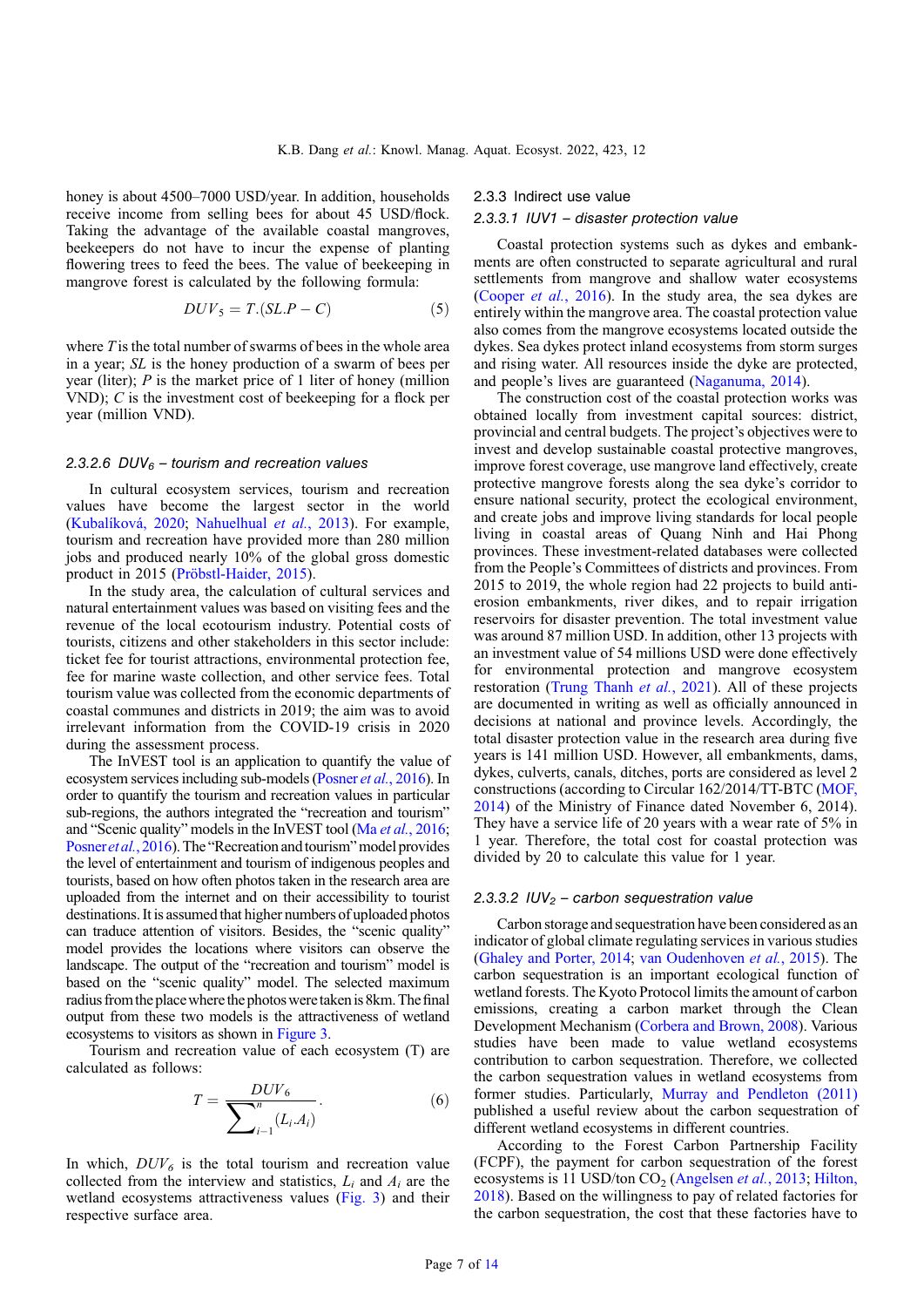Table 3. Value of carbon sequestration of each wetland ecosystem in the northeastern part of Vietnam. The average price of carbon sequestration is 11 USD/ton  $CO<sub>2</sub>$ .

| Wetland ecosystems                    | $CO2$ sequestration (ton/ha/yr) | Total price (USD/ha/yr) | References                      |
|---------------------------------------|---------------------------------|-------------------------|---------------------------------|
| Permanent shallow marine waters       | 4.4                             | 48.4                    | (Sondak and Chung, 2015)        |
| Marine subtidal aquatic beds          | 5.54                            | 60.94                   | (Murray and Pendleton, 2011)    |
| Rocky marine shores                   | $\theta$                        |                         |                                 |
| Sand, shingle or pebble shores        | 7.97                            | 87.67                   |                                 |
| Estuarine waters                      | 2.64                            | 29.06                   | (Dean and Gorham, 1998)         |
| Intertidal forested wetlands          | 6.33                            | 69.63                   | (Murray and Pendleton, 2011)    |
| Aquaculture ponds                     | 5.5                             | 60.5                    |                                 |
| Farm ponds                            | 5.5                             | 60.5                    |                                 |
| Seasonally flooded agricultural lands | 1.2                             | 13.2                    | (Arunrat and Pumijumnong, 2017) |

pay for 1 ton of  $CO<sub>2</sub>$  in the forestry sector is 258,650 VND, equivalent to about 11 USD/t  $CO<sub>2</sub>$ . USD/VND (with exchange rate:  $1 \text{ USD} = 23,250 \text{ VND}$  in February, 2020) (Decision No.99/2010/ND-CP, 2010). This value is multiplied with the amount of carbon sequestrated from wetland ecosystems to achieve the total price per hectare in a year (Table 3). This information was used as the input data to evaluate the carbon sequestration in the northeastern part of Vietnam.

#### 2.3.3.3  $IUV<sub>3</sub>$  – optional values

The optional value is the value measuring the willingness to pay (WTP – Willingness To Pay) for an individual wishing to conserve, restore and develop resources of the wetland ecosystem ([Doherty](#page-11-0) et al., 2014). The optional value is difficult to be evaluated in terms of money because it depends heavily on the subjective opinions of each individual and the economic situation of the household. However, we calculated this option value, based on our interview results that allowed to obtain the level of people's regular payments for environmental issues. The optional value was calculated using the following formula:

$$
IUV_3 = \sum_{i=1}^{8} (M_i \cdot P_i \cdot H) \tag{7}
$$

where  $i$  is the payment level (million VND); Mi is the average payment value made by a contributor at level  $i$  (million VND); The contribution levels of this fund are divided into 8 levels including: (1) no payment; (2) less than 1 USD / year; (3) 2 USD / year; (4) 3 USD / year; (5) 4 USD/year; (6) 5 USD/ year; (7) from 6 to 40 USD/year; (8) over 40 USD/year.  $P_i$  is the percentage of the population who pay at level  $i$ .  $H$  is the total population of a district/region.

#### 2.3.4 Non-use values (NUV)

The level of biodiversity and the social and cultural significance of ecosystems are often reflected in non-use values (Wam et al.[, 2016](#page-13-0)), and were integrated into two main value groups: bequest value and existence value which are discussed in below.

#### 2.3.4.1 NUV1 – bequest value

The bequest value was proposed to determine the capacity to preserve, restore and develop wetland resources for future generations ([Diafas](#page-11-0) et al., 2017). This is also a value that needs to be assessed through the people's willingness to pay for future generations. The method to get and process information is similar to that of the optional value mentioned above. The formula for calculating the bequest value of the district/region was calculated as in equation (7).

#### NUV2 – existence value

Existence value is the value that lies in the perception, feeling and satisfaction of an individual when knowing the properties of existing wetlands in a certain state and is often measured by the willingness of each individual to pay to achieve that state [\(de Groot](#page-12-0) et al., 2018). This value is measured based on a combination of grants from national and international nature conservation organizations during the year ([Newcome](#page-12-0) et al., 2005; Wolff et al.[, 2015](#page-13-0)). In this study, data on investment projects aimed at conserving natural resources were collected from the People's Committees of districts and provinces in the last 5 years. The aid and investment capital sources are from the district, provincial and central budgets, and domestic and foreign units and organizations such as World Bank and Official Development Assistance (ODA) in the Climate Change Response Programs and Forest Protection and Development Program 2011-2020 (57/QD-TTg, 2010). All these funds were divided by the number of years to calculate the value for each year.

#### 2.3.5 Total Ecosystem Service Value (ESV)

The assessment of the entire wetland ecosystem includes direct, indirect, optional and non-use values. Accordingly, the total value of ecosystem services was calculated by the following formula:

$$
ESV = \sum_{n=1}^{6} DUV_i + \sum_{m=1}^{3} IUV_i + \sum_{i=1}^{2} NUV_i.
$$
 (8)

ESV values were calculated for the seven economic regions of the northeast Vietnam region, as well as for the entire region. Based on the total value and area of each ecosystem, we calculated the ESV value for each ecosystem per hectare. After combining ecosystem distribution maps for years 2000, 2005, 2010, 2015 and 2019 and the statistics of the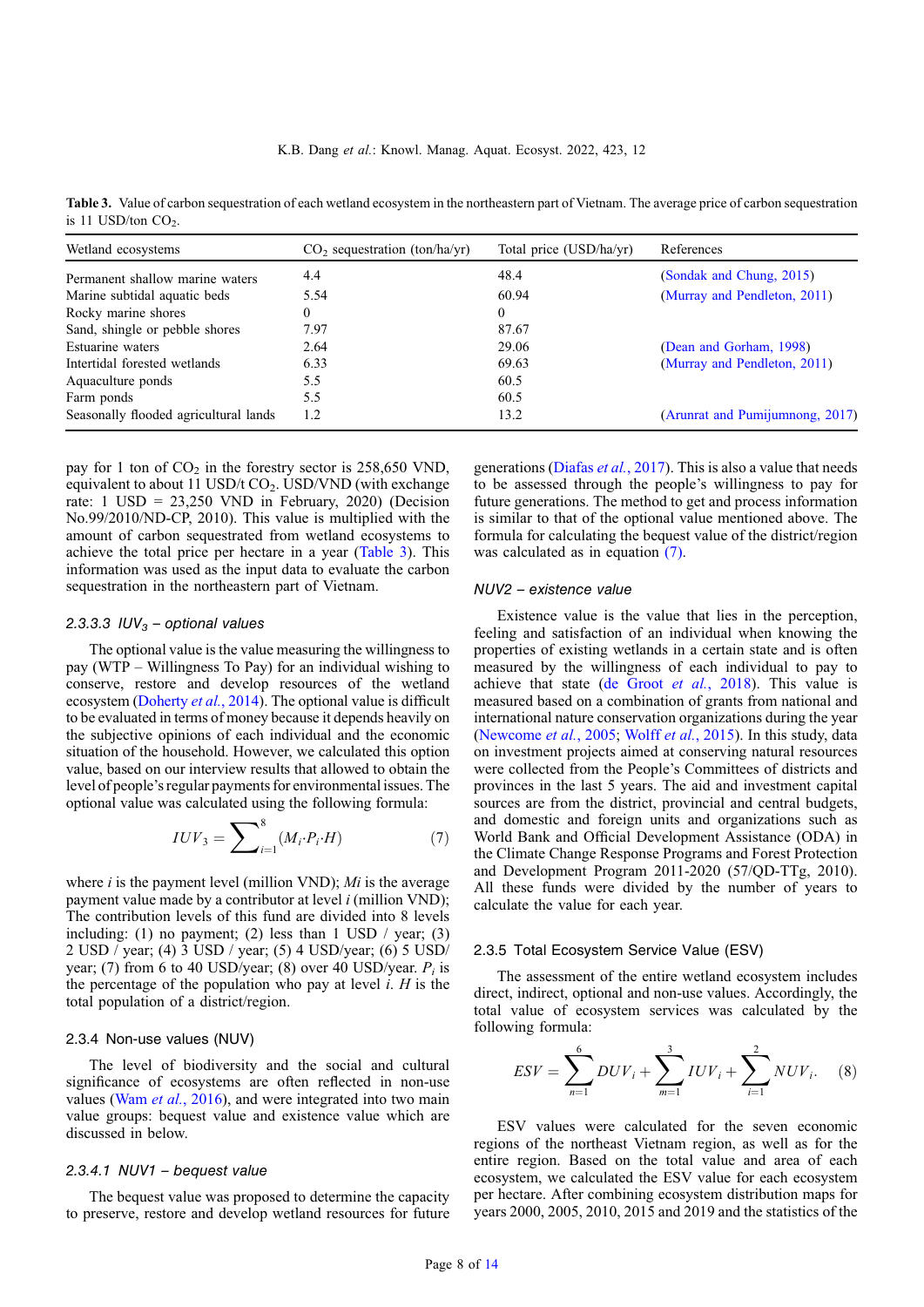<span id="page-8-0"></span>

| Table 4. Ecosystem service values of each wetland types in |                           |            | the northeastern part of Vietnam in 2019 (Unit: Thousand USD per year). |           |                      |                                    |                        |          |
|------------------------------------------------------------|---------------------------|------------|-------------------------------------------------------------------------|-----------|----------------------|------------------------------------|------------------------|----------|
| Ecosystem service value                                    | value<br>Total            | Ecosystems |                                                                         |           |                      |                                    |                        |          |
|                                                            |                           | Shallow    | Marine subtidal                                                         | Estuarine | Intertidal           | Seasonal                           | Aquaculture and        | Rocky    |
|                                                            |                           | marine     | aquatic beds; and                                                       | waters    | forested             | flooded                            | farm                   | marine   |
|                                                            |                           | waters     | Sand or shingle                                                         |           | wetlands             | agriculture                        | ponds                  | shores   |
|                                                            |                           |            | shores                                                                  |           |                      | lands                              |                        |          |
| A - Direct use value (DUV)                                 | 352.465,67                | 65,596.33  | 115,146.34                                                              | 67,502.18 | 5,659.91             | 56,057.06                          | 42,503.85              |          |
| Value of capture fisheries production                      | 71,026.22                 | 2,697.20   | 32,366.38                                                               | 30,568.25 | 5,394.40             |                                    |                        |          |
| Value of aquaculture production                            | 72,325.10                 |            | 19,880.83                                                               | 5,484.37  |                      | 4,456.05                           | 42,503.85              |          |
| Value of aquatic bird production                           | 3,237.21                  |            |                                                                         |           |                      | 3,237.21                           |                        |          |
| Value of wet rice production                               | 48,363.80                 |            |                                                                         |           |                      | 48,363.80                          |                        |          |
| Beekeeping (or apiculture)                                 | 265.52                    |            |                                                                         |           | 265.52               |                                    |                        |          |
| Tourism and recreation                                     | 157,247.83<br>23,962.49   | 62,899.13  | 62,899.13                                                               | 31,449.57 |                      |                                    |                        |          |
| B - Indirect use value (IUV)                               |                           | 9,360.52   | 8,205.88                                                                | 3,269.53  | 1,250.13             | 614.06                             | 1,262.38               |          |
| Natural hazard mitigation and adaptation value             | 4,397.58                  |            | 2,110.84                                                                | 2,110.84  |                      | 175.90                             |                        |          |
| Value of carbon sequestration                              |                           | 9,360.52   | 6,095.04                                                                | ,158.69   | 1,250.13             | 438.16                             | 1,262.38               |          |
| C - Option value                                           | $19,564.92$<br>$4,024.80$ |            | 804.96                                                                  |           | 2,414.88<br>2,414.88 | 402.48                             | 402.48<br>402.48       |          |
| Option value                                               | 4,024.80                  |            | 804.96                                                                  |           |                      | 402.48                             |                        |          |
| D - Non-use value (NUV)                                    | 12,354.74                 |            | 763.35                                                                  |           | 9,883.79             | 1,707.60                           |                        |          |
| Bequest value                                              | 3,816.76                  |            | 763.35                                                                  |           | 3,053.41             |                                    |                        |          |
| Existence Value                                            | 8,537.98                  |            |                                                                         |           | 6,830.39             |                                    |                        |          |
| Total WES value                                            | 392,807.71                | 74,956.85  | 124,920.53                                                              | 70,771.70 | 19,208.71            | 1,707.60<br>58,781.20<br>33,193.90 | 44,168.71<br>20,865.80 |          |
| Area of wetland ecosystem (ha)                             | 377,792.82                | 193,399.20 | 69,522.55                                                               | 39,872.25 | 7,953.83             |                                    |                        | 2,985.29 |
| WES value per 1ha                                          | $\overline{5}$            | 0.39       | $^{1.80}$                                                               | 1.77      | $0$ .                | 1.77                               | 2.12                   |          |
|                                                            |                           |            |                                                                         |           |                      |                                    |                        |          |

K.B. Dang et al.: Knowl. Manag. Aquat. Ecosyst. 2022, 423, 12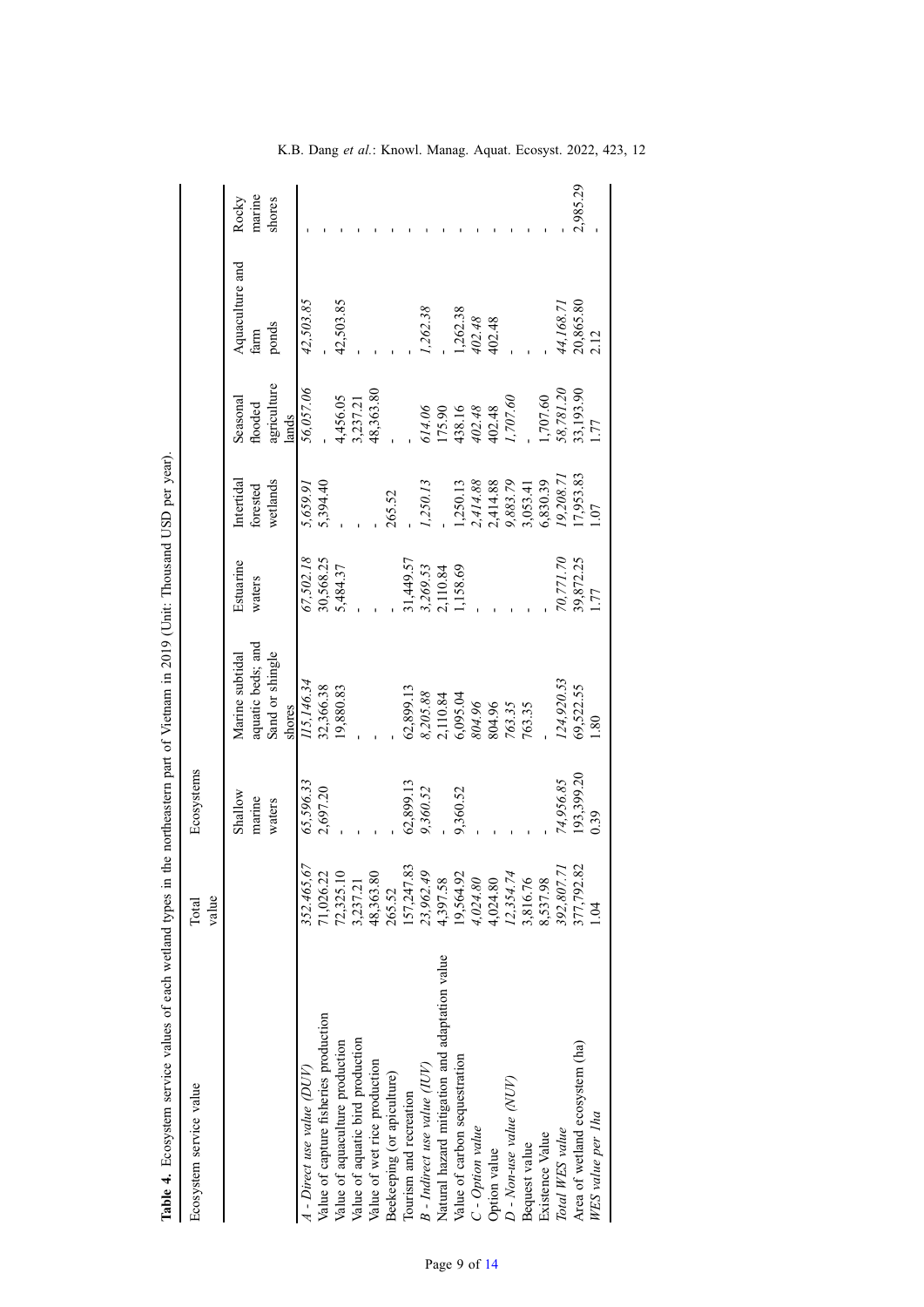Natural hazard mitigation and adaptation value 4,397.58 1,925.42 326.09 130.98 580.24 95.08 1,324.22 15.55 Value of carbon sequestration 19,564.92 4,504.26 1,153.04 2,532.43 4,670.11 1,318.16 1,473.79 3,913.12 C - Option value 4,024.80 604.86 738.01 1,051.49 132.64 144.03 1,111.80 241.97 Option value 4,024.80 604.86 738.01 1,051.49 132.64 144.03 1,111.80 241.97 D - Non-use value (NUV) 12,354.74 1,029.57 626.32 1,022.80 7,175.56 248.26 1,143.09 1,109.16 Bequest value 3,816.76 677.39 626.32 892.36 148.55 161.30 1,097.33 213.50 Existence Value 8,537.98 352.17 - 130.43 7.027.01 86.96 45.75 895.65 Total WES value 392,807.70 71,376.81 36,838.67 70,403.64 83,399.82 19,546.13 57,833.86 53,408.78 Area of administration regions (ha) 377,792.82 99,172.90 25,636.65 48,672.90 92,653.95 23,318.45 30,748.48 57,589.49

Total WES per 1ha in administration regions 1.04 0.72 1.44 1.45 0.90 0.84 1.88 0.93

Table 5. Ecosystem service values in seven regions of the Northeastern part of Vietnam in 2019 (Unit: Thousand USD per year).

province, the change of the total value of WES over the past 20 years was assessed by multiplying the ESV value of each ecosystem by their area each year.

The "Planning scenario" was proposed based on the decision 1588/QĐ-UBND (1588/QĐ-UBND, 2014) of the Quang Ninh and Hai Phong provinces. According to this decision, the agricultural lands can be narrowed to 29,000 ha, whereas the mangrove area and aquaculture lands can be increased respectively to 34,000 ha and 33,700 ha by 2030 to meet economic needs and protect the environment. Based on the areal changes, the economic value of ESV was calculated to estimate a development trend of the research area in the next ten years.

# 3 Results

#### 3.1 ESV of each wetland ecosystem

The ESV of each wetland types per hectare in the research area in 2019 is shown in [Table 4.](#page-8-0) The average WES value in one hectare reaches 1040 USD per year. Seven wetland ecosystems can be separated into three groups based on their economic benefits to humans. Particularly, the aquaculture and farm ponds in the first group provide the highest economic value (2120 USD/ha/year) according to high-technological aquaculture production, carbon sequestration and option values. The second group which includes (1) marine subtidal aquatic bed and sand/shingle shores, (2) estuarine waters, and (3) agricultural lands provide more than 1770 USD/ha/year. Based on high benefits from capture fisheries, intensive aquaculture production, tourism and recreation, the marine subtidal aquatic bed and sand/shingle shores provide about 1800 USD/ha/year. In the third group, although intertidal forested wetland ecosystems contain high potential benefits related to the IUV and NUV values, their areas are narrowed, leading to their WEV reaches 1,070 USD/ha/year. The shallow marine waters have the lowest WES value with 390 USD/ha/year with the benefits mainly from the tourism and recreation.

#### 3.2 ESV in the northeastern part of Vietnam

The total WES value of all regions in the Northeastern part of Vietnam reaches more than 392 million USD/year (Tab. 5). This value mainly comes from the DUV value with 89% in total. The wetland ecosystems in Quang Yen district provide more than 1880 USD/ha/year, followed by those in Cam Pha district and Cua Luc bay with more than 1440 USD/ha/year.

The other regions provide from 700 to 900 USD/ha/year. The wetland ecosystems from Mong Cai city to Van Don district, mainly represented by rocky marine shores and narrow estuaries provided the lowest WES value. In contrast, the local people in Quang Yen and Cam Pha districts receive large incomes from fisheries and aquaculture production, tourism and recreation, leading to the highest WES value.

## 3.3 Changes of WES during twenty years

Based on the land use/cover maps from the years 2000 to 2019 and the average use value from each wetland ecosystem, the fluctuation of use value over 20 years is depicted in [Figure 4.](#page-10-0) The degradation of the use value is a result of the conversion from traditional agricultural and aquaculture production to intensive ones. In general, the total use value in the northeastern part of Vietnam has decreased since 2005, although the economic values of intensive aquaculture farming activities have significantly increased. In particular, the incomes of aquaculture farmersincreased from 9000 USD/yearin 2005to more than 45,000 USD/year in 2019. The total ESV obtained from the agricultural lands were increased from 25 million USD in 2000 to more than 40 million USD in 2019. In contrast, the area of agricultural ecosystems significantly decreased, leading to a concomitant decrease in their economic benefits from 73 to 59 million USD. The area of intertidal forested wetlands has decreased slightly from years 2000 to 2010, but has recovered since 2019. Therefore, intertidal forested wetlands values remained overall stable at around 19 million USD. In contrast to the reduction of use values in marine subtidal aquatic beds, sand/pebbles shores, and estuarine waters, the use value of aquaculture ecosystems increased more than twice from years 2000 to 2019. Based on the province's planning, the expanding of the aquaculture lands and narrowing of agricultural lands although can increase the incomes of local people, the total ESV of whole region can be decreased about three percent, from 390 to 380 million USD.

# 4 Discussion

This study is the first to synthesize 11 types of wetland ecosystem services values for seven regions in the northeastern coastal strip of Vietnam. The evaluation of some direct values such as aquaculture, marine resources, medicinal plants and tourism was more complementary and up-to-date than that of other previous researches carried outin Tien Yen, Van Uc estuary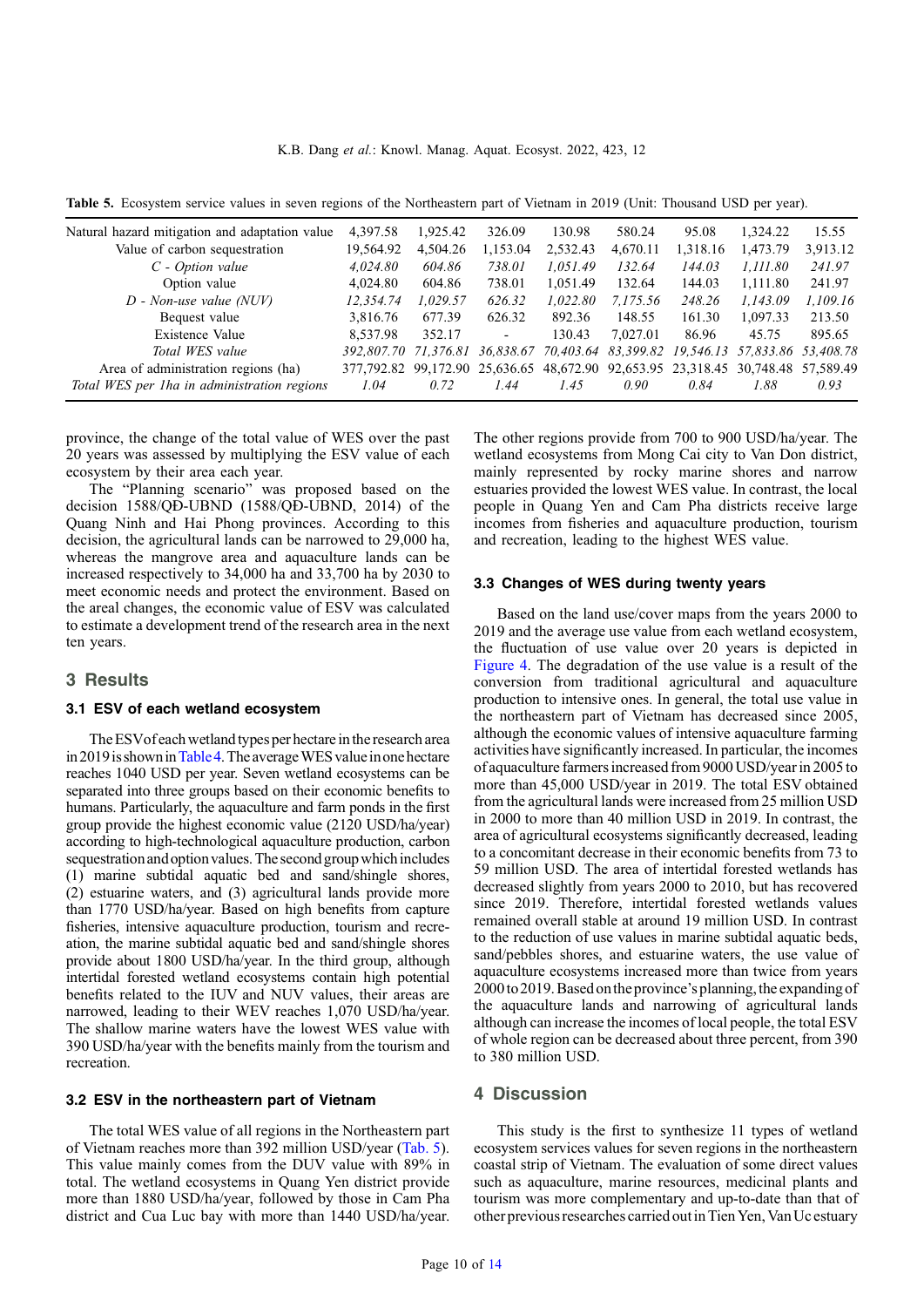<span id="page-10-0"></span>

Fig. 4. Changes of use values obtained from wetland ecosystems over 20 years and prediction in province's planning till 2030 in the Northeastern part of Vietnam.

and some inland wetland ecosystems ([McDonough](#page-12-0) et al., 2014; [Talberth, 2015\)](#page-13-0). Specifically, thetotal economic cost of wetlands in Van Uc estuary estimated in this study is 0.93 thousand USD/ ha/year, higher than the result of Mai *et al.* [\(2003\)](#page-12-0) with the value of is 0.71 thousand USD/ha/year. The wetland area in the Dong Rui island in Tien Yen district brought 0.84 thousand USD/ha/ year in this study, a value higher than the value of 0.75 thousand USD/ha/year calculated by Mai et al. [\(2003\)](#page-12-0). The evaluations made in previous studies often lacked synchronization, especially with option, existence and circulated values, which decreased the ESV value of each ecosystem.

The results show that 100% of the interviewees are aware of the benefits and value of wetlands for their livelihoods. In the coastal wetlands from Quang Ninh to Hai Phong, the provided values included fisheries, tourism development, agriculture, livestock raising and beekeeping. In the Northern part of Vietnam, wetlands represent one of the four major fishing grounds of Vietnam, because hosting high species diversity and biomass. Fisheries are mainly concentrated in estuaries, canals, tidal flats, mangroves and ponds in the Quang Ninh – Hai Phong provinces. These fisheries include shrimps, crabs, fishes, squid, and other mollusks such as clams and mussels. Especially, the Van Don district has a favorable environment for mollusk species and has been planned to become the largest mollusk farming place in the Quang Ninh province. According to the interviews, current fishing activities have caused serious water pollution, especially in ports. The local people are aware of the limited coastal resources. However, it is necessary to have more studies to analyze the tourism and fishing capacities in this wetland area to minimize the effects of aquaculture and other economic development in the future.

Beekeeping in mangroves, together with fishing, is a new livelihood that helps local people earn high economic income. People in the northeastern coastal provinces of Vietnam not only develop and protect the mangrove forest system, but also take advantage of the flower season to exploit honey and create favorable conditions for the development of beekeeping in the

mangroves. On average, each year, a colony of bees can bring each household 15–20 liters of natural honey. With an average price of 5 USD/liter, income from selling honey is about 5000–7000 USD/year, without considering the income from selling bees for 50 USD/swarm. Beekeepers are very conscious of the interest to protect mangroves to bring long-term and sustainable economic benefits. Therefore, taking care of bees has the same meaning as taking care of mangroves. In other words, the beekeepers play the same role as rangers.

In Quang Ninh province, agriculture is not the main economic sector (accounting for only 5% of the province's economic structure), but this sector has a decisive role in the life and socio-economy of local people. 70% of the interviewed households mentioned needing rice land to support daily activities. However, agricultural activities in rice cultivation tend to decrease due to low economic efficiency. Instead, people are gradually changing their crops structure from rice land to fruit trees and organic vegetables growing. In addition, the raising of aquatic birds in several districts is also getting more attention, especially commercial sea ducks raising as providing a great source of income for local people.

In terms of ability to regulate natural hazards, 65% of the respondents highly appreciated the role of wetlands in limiting flooding and soil erosion. However, due to the short and steep estuary system in Quang Ninh, the flow rate is high and often causes soil erosion, increasing the amount of silt and rock, especially during big floods. Such silt and rock in many places fill up rivers and streams very quickly, especially in areas with coal mining activities such as in the Mong Duong River, the Cam Pha city and Quang Ninh province. Consequently, investment projects for environmental protection and disaster prevention are planned during the next 5 years with huge capital sources ranging from several billions to trillions of VND. The use value of these future infrastructures is classified as 2nd level architecture, so that they will be used for 10–20 years with a depreciation value of 5–10% according to Circular No. 45/2018/TT-BTC dated May 7, 2018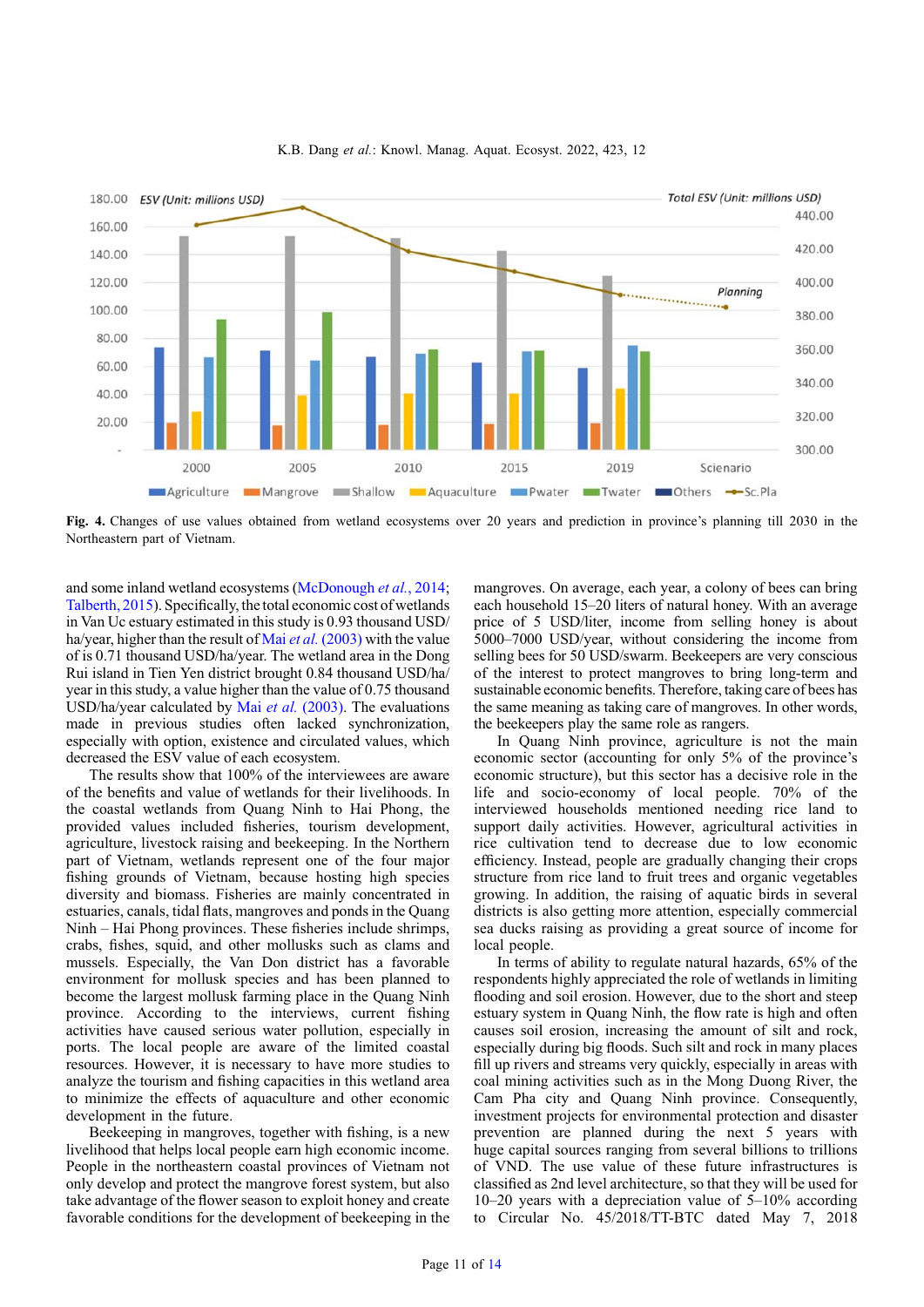<span id="page-11-0"></span>([MOF, 2018\)](#page-12-0) and Circular No. 162/2014/TT-BTC of the Ministry of Finance dated November 6, 2014 [\(MOF, 2014](#page-12-0)). It is important information to calculate correctly the ESV value for all constructions in one year.

Concerning transmission and option values, they are measured based on the "subjective" answers from local people. Therefore, it is difficult to evaluate their monetary values. In this study, the level of households' willingness to pay for current and future goals was used to evaluate these values. Results partly reflect people's perception of the role of wetland ecosystems in local life and environmental protection. 48% of interviewees whose livelihoods depend directly on wetlands agree to make financial contributions to conservation, restoration and development of local resources activities. Meanwhile, 52% of interviewees have doubts about the province managers' performance, therefore disagreeing to contribute to sustainability development activities in the wetland areas.

# 5 Conclusions

Based on the integration of different quantitative methods, the economic benefits obtained from seven wetland ecosystems in the northeastern part of Vietnam were clearly valuated. 11 service types could be identified in the wetland ecosystems. The local people in the research area received the largest economic benefits from the marine subtidal aquatic and sand/ shingle ecosystems. On a per-hectare basis, the aquaculture ecosystems provide the highest value, whereas the shallow marine waters provide the lowest value. In 2019, the wetland ecosystems in the northeastern part of Vietnam are worth the equivalent of over 390 million USD per year. This value was reduced by nearly 15% since the year 2000, and can decrease three percent more by 2030 if the planning of the local managers is completed. To avoid this degradation of ESV in the future, the economic development in the research area requires an improvement of the indirect use values, especially in the marine subtidal aquatic bed, estuarine, and intertidal forested wetland ecosystems, toward a balance between environmental conservation and economic development. The methods and outcomes of this study can be applied for other wetland areas in Vietnam, as well as in other countries in the future.

Acknowledgements. This research was funded by Vietnam National Foundation for Science and Technology Development (NAFOSTED) under grant number 105.07-2020.04.

## **References**

- QĐ-UBND. 2014. Decision: Approval of regional construction planning of Quang Ninh province to 2030, with a vision to 2050 and outside 2050. 10 pp.
- QD-TTg. 2010. Decision No. 57/QD-TTg of January 12, 2010, approving the placement of cultural attachés in a number of key foreign countries. 10 pp.
- Almeida CMVB, Mariano MV, Agostinho F, et al. 2018. Comparing costs and supply of supporting and regulating services provided by urban parks at different spatial scales. Ecosyst Serv 30: 236–247.
- Angelsen A., Herold M., Verchot L., Hänsel G. 2013. Testing methodologies for REDD+: Deforestation drivers, costs and reference levels. 138 pp.
- Arunrat O., Pumijumnong N. 2017. Practices for Reducing Greenhouse Gas Emissions from Rice Production in Northeast Thailand. Agriculture 7: 20.
- Barbier E.B., Koch E.W., Silliman B.R., Hacker S.D., Wolanski E., Primavera J. 2008. Coastal ecosystem-based management with nonlinear ecological functions and values. Science 319: 321–323.
- Baveye P.C., Baveye J., Gowdy J. 2016. Soil "ecosystem" services and natural capital: critical appraisal of research on uncertain ground. Front Environ Sci 4(June): 1–49.
- Bayne B.L. 2017. Oysters and the Ecosystem. 703–834 pp.
- Bui T.D., Maier S.W., Austin C.M. 2014. Land cover and land use change related to shrimp farming in coastal areas of Quang Ninh, Vietnam using remotely sensed data. Environ Earth Sci 72: 441– 455.
- Burkhard B., Kandziora M., Hou Y., Müller F. 2014. Ecosystem service potentials, flows and demands-concepts for spatial localisation, indication and quantification. Landscape Online 34: 1–32.
- CBD. 2015. Wetlands and Ecosystem Services. United Nations 10 pp. Champ P.A., Boyle K.J., Brown T.C. 2003. A Primer on Nonmarket
- Valuation. New York: Springer Science+ Business Media. 578 pp. Chen N., Li H., Wang L. 2009a. A GIS-based approach for mapping
- direct use value of ecosystem services at a county scale: management implications. Ecol Econ 68: 2768–2776.
- Chen Z.M., Chen G.Q., Chen B., Zhou J.B., Yang Z.F., Zhou Y. 2009b. Net ecosystem services value of wetland: Environmental economic account. Commun Nonlinear Sci Numer Simul 14: 2837–2843.
- Cooper J.A.G., O'Connor M.C., McIvor S. 2016. Coastal defences versus coastal ecosystems: a regional appraisal. Marine Policy:  $1 - 12$ .
- Corbera E., Brown K. 2008. Building institutions to trade ecosystem services: marketing forest carbon in Mexico. World Dev 36: 1956– 1979.
- Costanza R., de Groot R., Sutton P., et al. 2014. Changes in the global value of ecosystem services. Glob Environ Change 26: 152–158.
- Dang K.B., Nguyen M.H., Nguyen D.A., et al. 2020. Coastal wetland classification with deep u-net convolutional networks and sentinel-2 imagery: a case study at the tien yen estuary of vietnam. Remote Sens 12: 1–26.
- Dang K.B., Windhorst W., Burkhard B., Müller F. 2019. A Bayesian Belief Network – based approach to link ecosystem functions with rice provisioning ecosystem services. Ecol Indic 100: 30–44.
- Davis A.Y., Lonsdorf E.V., Shierk C.R., et al. 2017. Enhancing pollination supply in an urban ecosystem through landscape modifications. Lands Urban Plan 162: 157–166.
- Dean W.E., Gorham E. 1998. Magnitude and significance of carbon burial in lakes, reservoirs, and peatlands. Ecol Evol Behav 26: 535–538.
- Defra. 2007. An introductory guide to valuing ecosystem services. Department for Environment, Food and Rural Affairs. 68 pp. (also available at <www.defra.gov.uk>).
- Diafas I., Barkmann J., Mburu J. 2017. Measurement of bequest value using a non-monetary payment in a choice experiment — the case of improving forest ecosystem services for the bene fi t of local communities in rural Kenya. Ecol Econ 140: 157–165.
- Doherty E., Murphy G., Hynes S., Buckley C. 2014. Valuing ecosystem services across water bodies : Results from a discrete choice experiment. Ecosyst Serv 7: 89–97.
- Friess D.A. 2016. Ecosystem services and disservices of mangrove forests: insights from historical colonial observations. Forests 7(9).
- Froehlich H.E., Gentry R.R., Halpern B.S. 2017. Conservation aquaculture: shifting the narrative and paradigm of aquaculture's role in resource management. Biol Conserv 215: 162–168.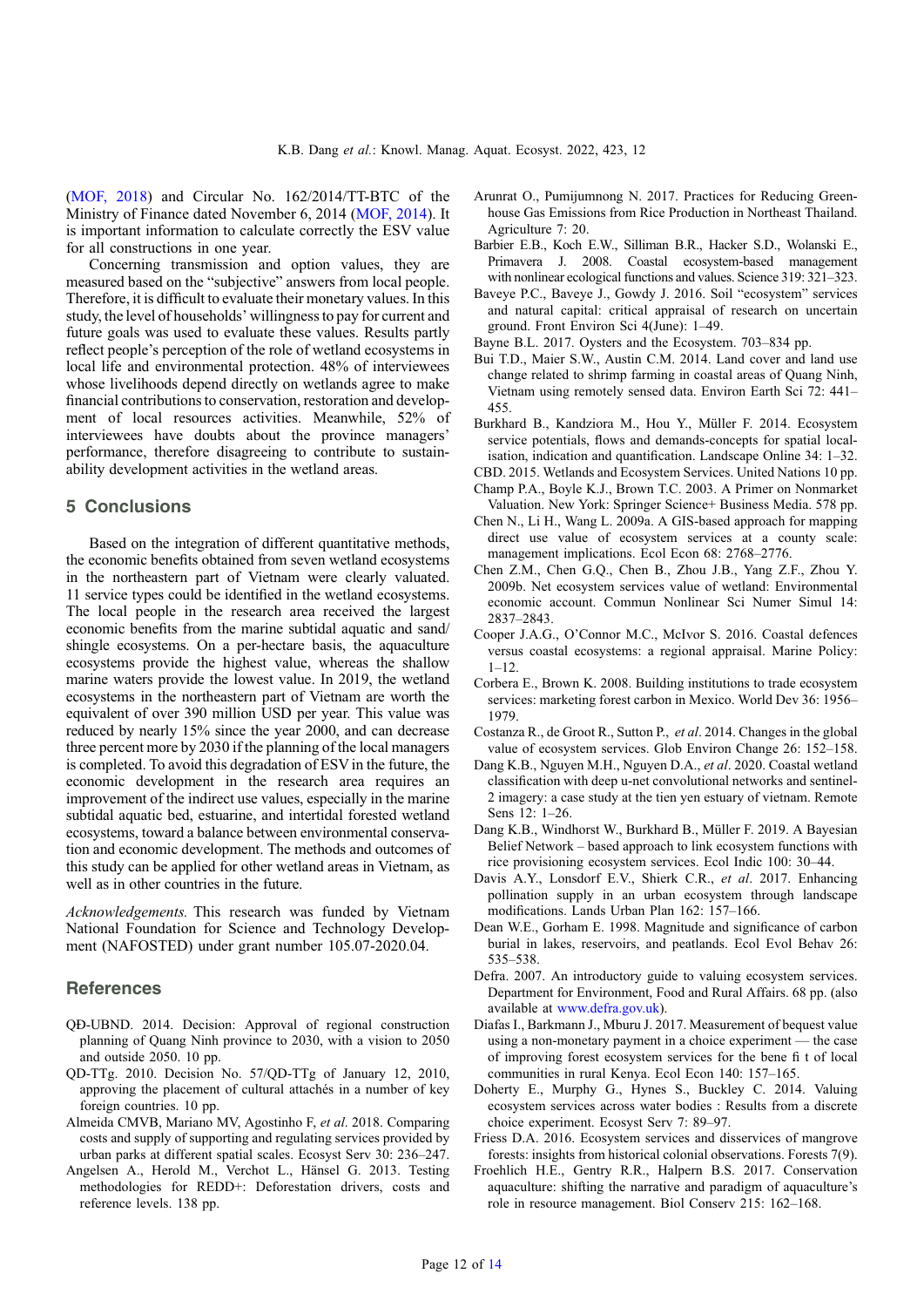- <span id="page-12-0"></span>Gao Y., He N., Zhang X. 2014. Effects of reactive nitrogen deposition on terrestrial and aquatic ecosystems. Ecol Eng 70: 312–318.
- Ghaley B.B., Porter J.R. 2014. Ecosystem function and service quantification and valuation in a conventional winter wheat production system with DAISY model in Denmark. Ecosyst Serv 10: 79–83.
- de Groot D., Brander L., Max Finlayson C. 2018. Wetland ecosystem services. The Wetland Book: I: Structure and Function, Management, and Methods: 323–333.
- Guo M., Li J., Sheng C., Xu J., Wu L. 2017. A review of wetland remote sensing. Sensors (Switzerland) 17: 1–36.
- Haines-Young R. 2011. Exploring ecosystem service issues across diverse knowledge domains using Bayesian Belief Networks. Prog Phys Geogr 35: 681–699.
- Hardman C.J., Norris K., Nevard T.D., Hughes B., Potts S.G. 2016. Delivery of floral resources and pollination services on farmland under three different wildlife-friendly schemes. Agric Ecosyst Environ 220: 142–151.
- He J., Sikor T. 2015. Land Use Policy Notions of justice in payments for ecosystem services: insights from China's Sloping Land Conversion Program in Yunnan Province. Land Use Policy 43: 207–216.
- Hilton S. 2018. Climate Change and Financial Risk. 87 pp.
- Hoang V.T., Le D.D. 2006. Wetland classification system in Vietnam. CRES, Viet edition. Hanoi, Vietnam Environment Administration. 88 pp.
- Kubalíková L. 2020. Cultural ecosystem services of geodiversity: a case study from Stranska skala (Brno, Czech Republic). Land 9:  $22 - 24$
- Kubiszewski I., Anderson S.J., Costanza R., Sutton P.C. 2016. The future of ecosystem services in Asia and the Pacific. Asia Pacific Policy Stud 3: 389–404.
- Lan T.D. 2009. Assessment of some marine ecosystems using sustainable utilization indicators in Hai Phong-Quang Ninh coastal area, Vietnam. Aquat Ecosyst Health Manag 12: 243–248.
- Le T.A. 2015. Situation Analysis of the Water Quality of Ha Long Bay, Quang Ninh Province, Vietnam: A social study from tourism businesses' perspectives. Gland, Switzerland: IUCN: 46.
- Liquete C., Udias A., Conte G., Grizzetti B., Masi F. 2016. Integrated valuation of a nature-based solution for water pollution control. Highlighting hidden bene fi ts. Ecosyst Serv 22 (December 2015): 392–401.
- Ma S., Duggan J.M., Eichelberger B.A., et al. 2016. Valuation of ecosystem services to inform management of multiple-use landscapes. Ecosyst Serv 19: 6–18.
- Mai T., Smith C. 2018. Scenario-based planning for tourism development using system dynamic modelling: a case study of Cat Ba Island, Vietnam. Tour Manag 68(April 2016): 336–354.
- Mai T.N., Nguyen H.N., Luong Q.H., et al. 2003. Economic valuation of demonstration wetland sites in Vietnam. VNU J Sci: Earth Environ Sci 27.
- Maynard S., James D., Davidson A. 2015. Determining the value of multiple ecosystem services in terms of community wellbeing: who should be the valuing agent? Ecol Econ 115: 22–28.
- McDonough S., Gallardo W., Berg H., Trai N.V., Yen N.Q. 2014. Wetland ecosystem service values and shrimp aquaculture relationships in Can Gio, Vietnam. Ecol Indic 46: 201–213.
- Meng L., Dong J. 2019. LUCC and ecosystem service value assessment for wetlands: a case study in Nansi Lake, China. Water (Switzerland) 11(8).
- Merriman L.S., Hunt W.F., Bass K.L. 2016. Development/ripening of ecosystems services in the first two growing seasons of a regional-

scale constructed stormwater wetland on the coast of North Carolina. Ecol Eng 94: 393–405.

- MOF. 2014. Circulars 162/2014/TT-BTC: Regulation on management and accountability of fixed assets in state authorities, public nonbusiness units and organizations that use the state budget. 10 pp.
- MOF. 2018. No.45/2018/TT-BTC: On guiding the regime for managing and calculating depreciation of fixed assets of agencies, organizations or units and fixed assets handed to enterprises by the state without calculation of the state capital portion of such enterprises. Hanoi, Ministry of Finance in Vietnam.
- Moore T.L.C., Hunt W.F. 2012. Ecosystem service provision by stormwater wetlands and ponds – a means for evaluation? Water Res 46: 6811–6823.
- Murray B.C., Pendleton L. 2011. Green payments for blue carbon: Economic incentives for protecting threatened coastal habitats. Duke University
- Naganuma K. 2014. Environmental Planning of Quang Ninh province of 2020 vision to 2030. 395 pp.
- Nahuelhual L., Carmona A., Lozada P., Jaramillo A., Aguayo M. 2013. Mapping recreation and ecotourism as a cultural ecosystem service: An application at the local level in Southern Chile. Appl Geogr 40: 71–82.
- Newcome J., Provins A., Johns H., Ozdemiroglu E., Ghazoul J., Burgess D. 2005. The Economic, Social and Ecological Value of Ecosystem Services: A Literature Review. London 47 pp.
- Newton A.C., Hodder K., Cantarello E., et al. 2012. Cost-benefit analysis of ecological networks assessed through spatial analysis of ecosystem services. J Appl Ecol 49: 571–580.
- No.99/2010/ND-CP. 2010. Decree on the policy on payment for forest environment services. The government of socialist republic of Vietnam (99): 11. (also available at [http://vietnam-redd.org/](http://vietnam-redd.org/Upload/Download/File/99-2010-ND-CP_EN_2332.pdf) [Upload/Download/File/99-2010-ND-CP\\_EN\\_2332.pdf](http://vietnam-redd.org/Upload/Download/File/99-2010-ND-CP_EN_2332.pdf)).
- van Oudenhoven A.P.E., Siahainenia A.J., Sualia I., et al. 2015. Effects of different management regimes on mangrove ecosystem services in Java, Indonesia. Ocean Coastal Manag 116: 353–367.
- Pascual U., Muradian R., Brander L., et al. 2010. Chapter 5 The economics of valuing ecosystem services and biodiversity. Econ Ecosyst Biodivers (January): 183–255.
- Pennington D.N., Dalzell B., Nelson E., et al. 2017. Cost-effective land use planning: optimizing land use and land management patterns to maximize social benefits. Ecol Econ 139: 75–90.
- Posner S., Verutes G., Koh I., Denu D., Ricketts T. 2016. Global use of ecosystem service models. Ecosyst Serv 17: 131–141.
- Pröbstl-Haider U. 2015. Cultural ecosystem services and their effects on human health and well-being – a cross-disciplinary methodological review. J Outdoor Recreat Tourism 10: 1–13.
- RAMSAR. 2010. Wetlands: a global disappearing act. 2 pp. (also available at <www.ramsar.org>).
- Ramsar Convention Secretariat. 2016. An Introduction to the Ramsar Convention on Wetlands. 108 pp. (also available at [https://www.](https://www.mendeley.com/viewer/?fileId=658dea6f-a739-d995-65b0-e9d2a5a9f4c6&documentId=158ad1b6-0317-3653-ac6d-fb0139511534) mendeley.com/viewer/?fi[leId=658dea6f-a739-d995-65b0](https://www.mendeley.com/viewer/?fileId=658dea6f-a739-d995-65b0-e9d2a5a9f4c6&documentId=158ad1b6-0317-3653-ac6d-fb0139511534) [e9d2a5a9f4c6&documentId=158ad1b6-0317-3653-ac6d](https://www.mendeley.com/viewer/?fileId=658dea6f-a739-d995-65b0-e9d2a5a9f4c6&documentId=158ad1b6-0317-3653-ac6d-fb0139511534)[fb0139511534](https://www.mendeley.com/viewer/?fileId=658dea6f-a739-d995-65b0-e9d2a5a9f4c6&documentId=158ad1b6-0317-3653-ac6d-fb0139511534)).
- Redhead J.W., Stratford C., Sharps K., et al. 2016. Empirical validation of the InVEST water yield ecosystem service model at a national scale. Sci Total Environ 569–570: 1418–1426.
- Sannigrahi S., Chakraborti S., Joshi P.K., et al. 2019. Ecosystem service value assessment of a natural reserve region for strengthening protection and conservation. J Environ Manag 244 (April): 208–227.
- Sondak C.F.A., Chung I.K. 2015. Potential blue carbon from coastal ecosystems in the Republic of Korea. Ocean Sci J 50: 8.